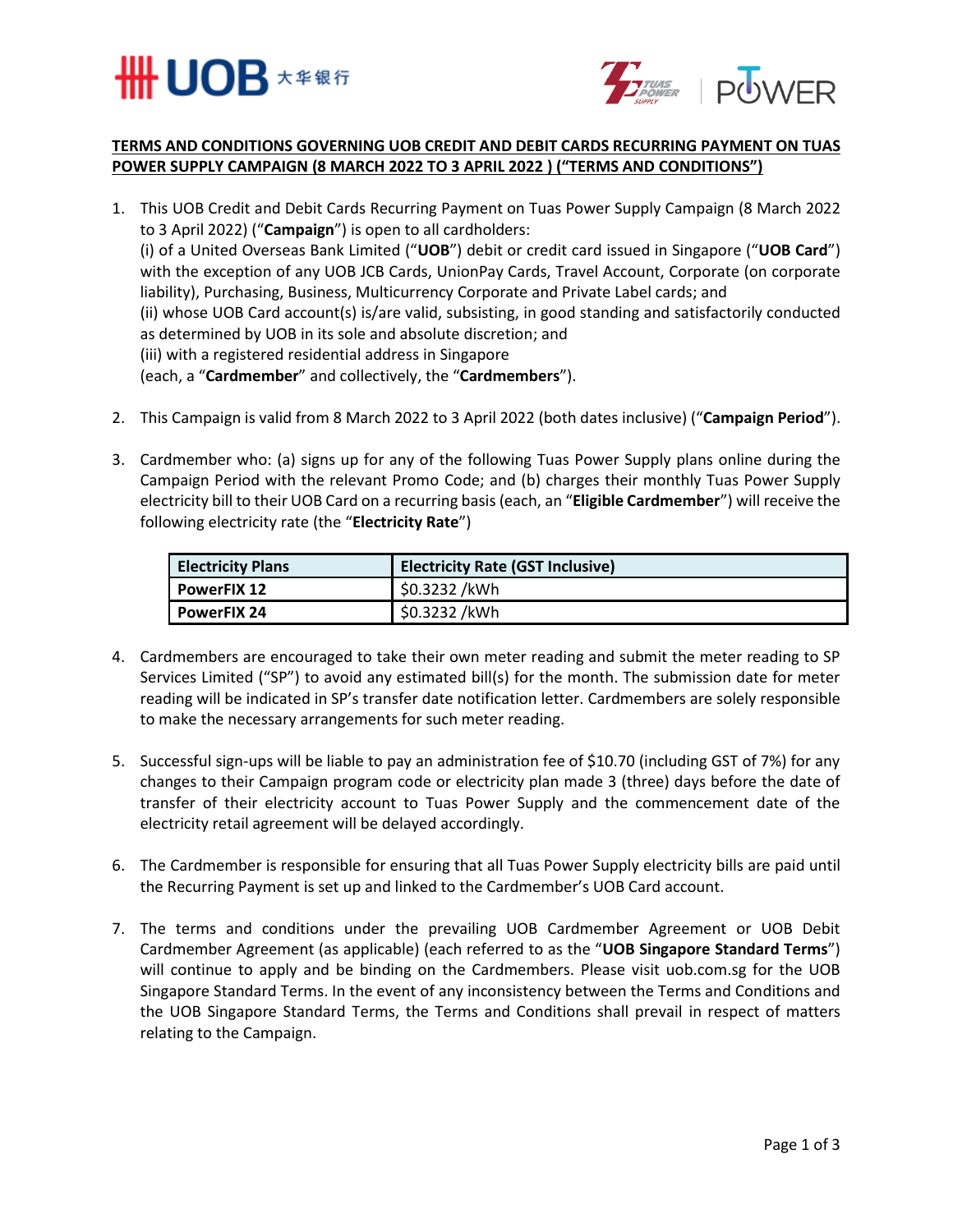



- 8. This Campaign shall also be read in conjunction with Tuas Power Supply's Standard Terms and Conditions of Electricity Product.
- 9. In the event of any inconsistency or discrepancies between the Terms and Conditions and any advertising, promotional, publicity, brochure, marketing or promotional material relating to or in connection with the Campaign, the Terms and Conditions will prevail.
- 10. UOB and/or Tuas Power Supply shall not be responsible for:
	- (i) any failure or delay in the transmission of card transactions by Visa International/MasterCard/American Express/CUP, acquiring merchants for the foregoing, merchant establishments, postal or telecommunication authorities or any other parties which may result in a transaction made by a Cardmember being omitted during the Campaign Period;
	- (ii) any late posting of the transactions and thereby affecting a Cardmember's eligibility for this Campaign;
	- (iii) any breakdown or malfunction in any computer system or equipment;
	- (iv) the acts or defaults of the telecommunication authorities, any machine or communication system, any merchant, or service provider or such other third party which maybe engaged for the Campaign;
	- (v) any industrial dispute, war, Act of God, or anything outside the control of the Bank; and
	- (vi) for any costs, losses, damages, claims, expenses and/or injuries of any Cardmember or any other person howsoever incurred or suffered.
- 11. UOB is not an agent of Tuas Power Supply. UOB assumes no liability or responsibility for the acts or defaults of the Tuas Power Supply or any defects in the goods or services provided by Tuas Power Supply in connection with this Campaign. UOB makes no representation or warranty as to the quality, merchantability or fitness of any goods or services provided by the Tuas Power Supply. Any dispute regarding the quality or service standard of the goods or services must be resolved directly with Tuas Power Supply. UOB will not be required to assist or act on a Cardmember's behalf in communicating with Tuas Power Supply.
- 12. The Campaign is not valid with any other privileges or campaign unless otherwise stated.
- 13. By participating in this Campaign and in addition to any other consent a Cardmember has already provided to UOB and any right of UOB under applicable laws, the Cardmember consents to UOB and the necessary third parties collecting, using and disclosing his or her personal data for the purposes of this Campaign and to contact him or her.
- 14. UOB and/or Tuas Power Supply may, at any time and at its discretion terminate the Campaign and/or amend any of these Terms and Conditions, and all persons shall be bound by such amendments.
- 15. UOB and/or Tuas Power Supply has the absolute right and unfettered discretion to make decisions on all matters relating to or in connection with the Campaign, including but not limited to the determination of whether the Cardmember has met all the requirements of the Campaign. UOB and/or Tuas Power Supply's decisions shall be final, conclusive and binding on all parties concerned and no payment or compensation will be given or paid by UOB and/or Tuas Power Supply to any person (including the Cardmember). UOB and/or Tuas Power Supply shall not be obliged to give any